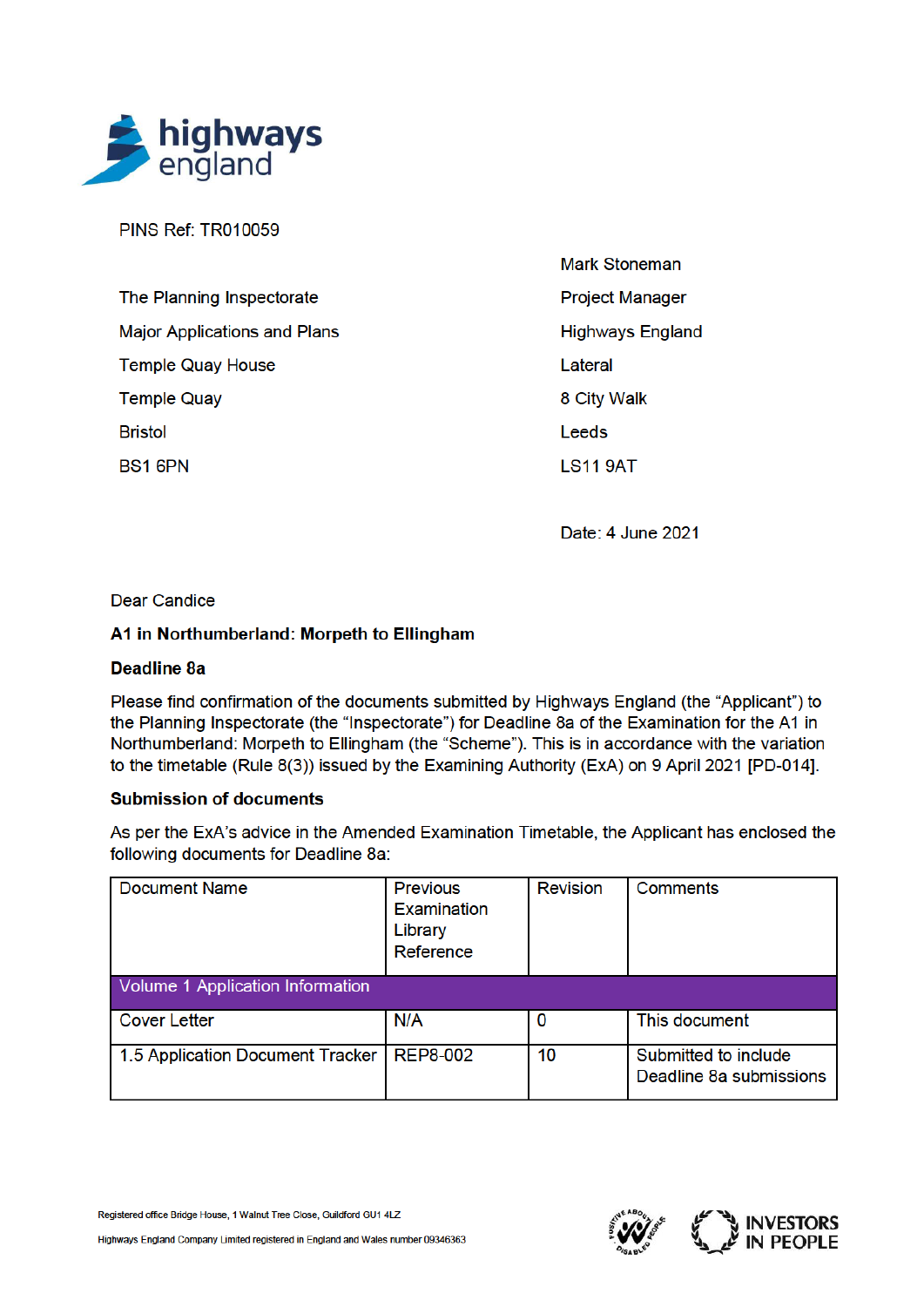| Volume 2 Plans/drawings/sections                                     |                 |   |                                                                                                                                                                                                                                                                                                                                                              |  |
|----------------------------------------------------------------------|-----------------|---|--------------------------------------------------------------------------------------------------------------------------------------------------------------------------------------------------------------------------------------------------------------------------------------------------------------------------------------------------------------|--|
| 2.4 General Arrangement Plan                                         | <b>REP6-005</b> | 5 | Update to include the<br>end of the adopted<br>length of East Linkhall<br><b>Access Road and</b><br>addition of the<br>associated turning head,<br>as agreed with<br><b>Northumberland County</b><br>Council. Other Plans and<br>related DCO documents<br>to be submitted at future<br>deadlines to coincide<br>with other updates of<br>those deliverables. |  |
| Volume 6 Environmental Statement and Related Documents               |                 |   |                                                                                                                                                                                                                                                                                                                                                              |  |
| 6.5 Landscape Mitigation<br><b>Masterplan Part A</b>                 | <b>REP4-060</b> | 5 | <b>Updates following</b><br>discussions with<br>stakeholders (see<br>paragraph titled<br><b>Landscape Mitigation</b><br>Masterplan Part A,<br>below)                                                                                                                                                                                                         |  |
| 6.50 River Coquet Hydraulic<br><b>Modelling Report</b>               | <b>REP7-006</b> | 1 | As set out in Applicant's<br>Response to Deadline 7<br><b>Submissions [REP8-</b><br>024], the Applicant<br>committed to submitting<br>an updated River Coquet<br><b>Hydraulic Modelling</b><br>Report at Deadline 8a.                                                                                                                                        |  |
| 6.52 Northgate Farm Private<br><b>Means of Access Technical Note</b> | N/A             | 0 | Document to describe<br>and appraise the current<br>options for access to<br>Northgate Farm following<br>stakeholder liaison                                                                                                                                                                                                                                 |  |
| <b>Volume 7 Other Documents</b>                                      |                 |   |                                                                                                                                                                                                                                                                                                                                                              |  |

Registered office Bridge House, 1 Walnut Tree Close, Guildford GU1 4LZ

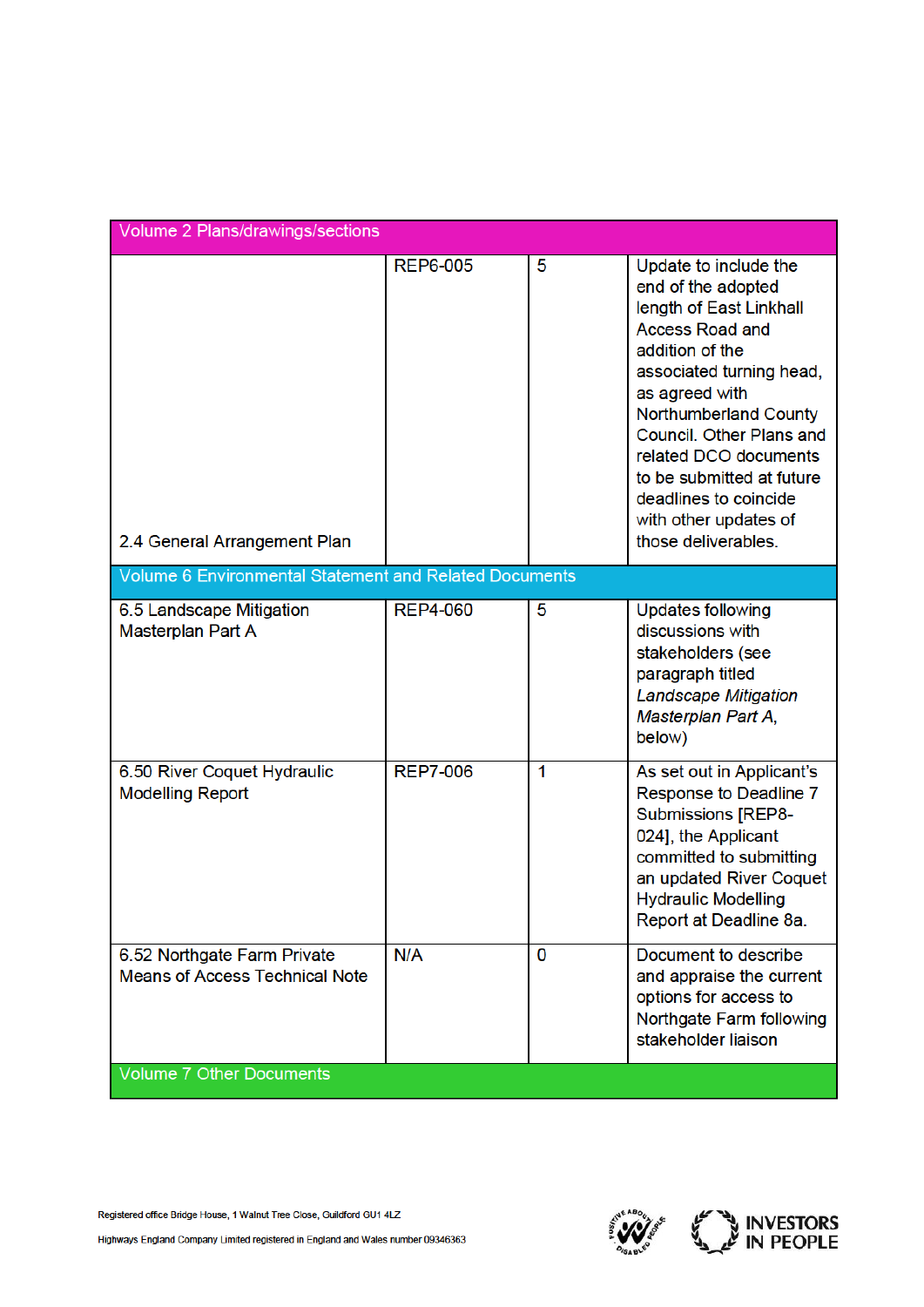| 7.6A Statement of Common<br><b>Ground with Northumberland</b><br><b>County Council</b> | REP8-016        | $\overline{7}$ | Updated to reflect the<br>progress that has been<br>made in relation to<br>highway matters and<br>ecology since Deadline 8                                                                                                                              |
|----------------------------------------------------------------------------------------|-----------------|----------------|---------------------------------------------------------------------------------------------------------------------------------------------------------------------------------------------------------------------------------------------------------|
| 7.6B Statement of Common<br>Ground with Natural England                                | <b>REP8-017</b> | 6              | Updated to reflect the<br>progress that has been<br>made since Deadline 8                                                                                                                                                                               |
| 7.6 Statement of Commonality for<br><b>Statements of Common Ground</b>                 | REP8-015        | 8              | This has been updated<br>to reflect the position<br>of the SoCGs at<br>Deadline 8a                                                                                                                                                                      |
| 7.30 Applicant's Response to<br><b>ExA's Fourth Written Questions</b>                  | N/A             | $\mathbf 0$    | Responses to the ExA's<br><b>Fourth Written Questions</b>                                                                                                                                                                                               |
| 7.30.1 Appendix A - Cross-<br>sections for Earthworks<br>Amendments                    | N/A             | $\overline{0}$ | <b>Supports Written</b><br>Question LV.4.2 and<br>LV.4.3 of the Applicant's<br>Response to ExA's<br><b>Fourth Written Questions</b>                                                                                                                     |
| 7.31 Consultation Statement for<br><b>Statutory Consultation on Change</b><br>Request  | N/A             | $\Omega$       | The Applicant has<br>undertaken a statutory<br>consultation between 22<br>April 2021 and 20 May<br>2021 for Changes 1, 2<br>and 3. The Consultation<br>Statement sets out how<br>the Applicant has<br>complied with the<br>consultation<br>requirements |

## **Northgate Farm Private Means of Access Options Technical Note**

The Applicant has managed stakeholder engagement between the two affected parties at Northgate Farm and Capri Lodge and will continue to undertake this liaison, with the latest site meetings held 03/06/2021. From a Scheme perspective, there is no significant difference between the two solutions described to the means of access to the two properties in the Technical Note submitted (document reference 6.52). However, the Applicant does not foresee

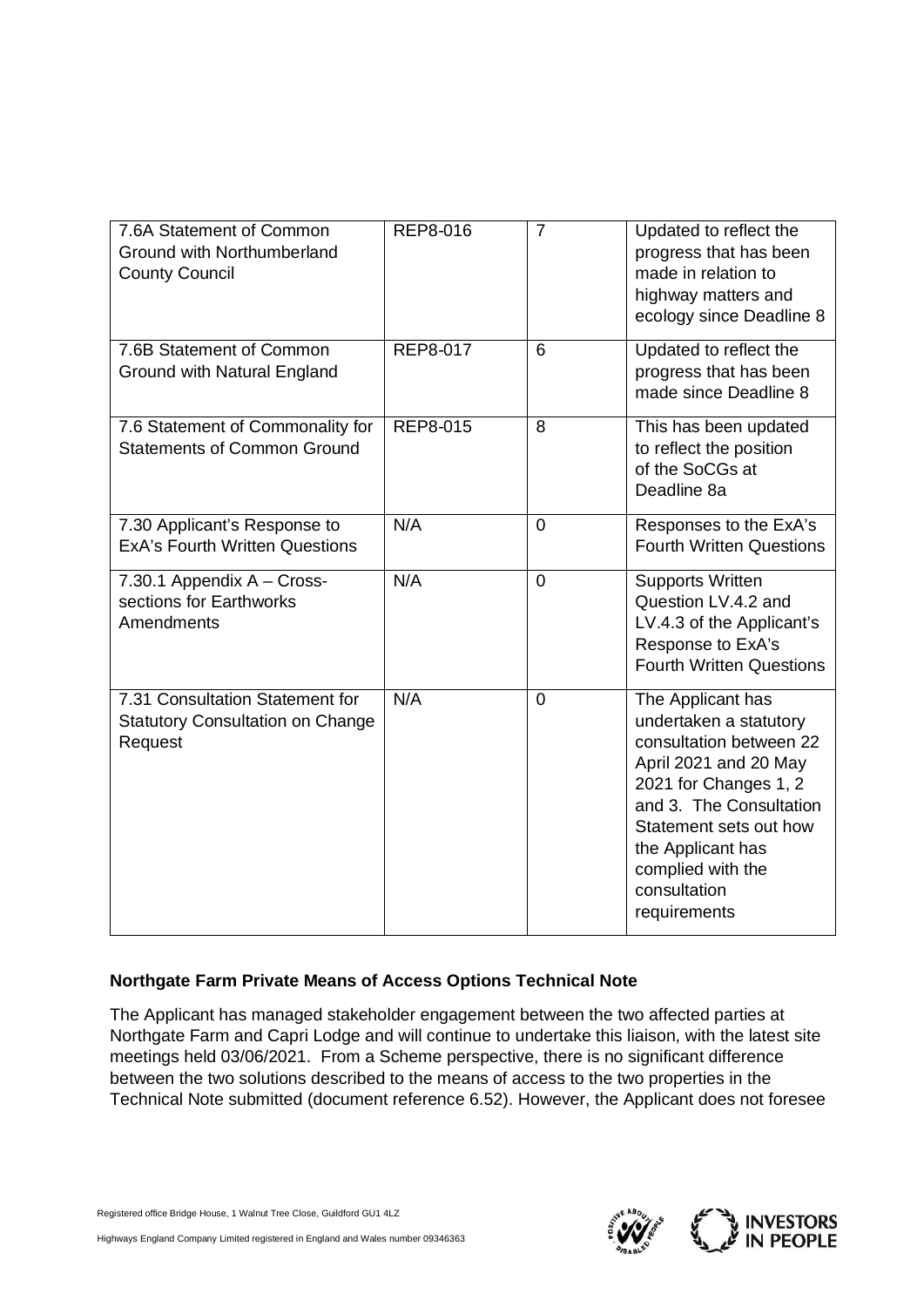the parties agreeing on a solution in relation to Alternative Route A. Therefore, the Applicant is proposing to the ExA that Alternative Route B as described in the Technical Note should be taken forward as part of the Scheme as this does not require agreement between the parties. The ExA may feel that provision could be made for Alternative Route A should agreement be reached, but in that case, this would have to be implemented as an alternative. The Applicant will provide support to the affected landowner in obtaining planning permission for the access outside of the DCO process.

# **Landscape Mitigation Masterplan Part A**

The following changes have been made to the Landscape Mitigation Masterplan Part A (document reference 6.5):

- Sheet 5 Additional woodland shown extending along the Floodgate Burn watercourse to provide riparian woodland and compensatory riparian habitat, in line with the discussions with the Environment Agency
- · Sheet 17 Additional woodland planted to compensate for air quality impacts (specifically increased nitrogen deposition arising from the Scheme) on the existing retained veteran trees (refs T682 and T701)
- · Sheet 17 Additional scattered trees to be planted east of detention basin number 19 to compensate for the loss of veteran tree T688, in line with the mitigation strategy set out in Appendix A - Impacts to Ancient and Veteran Trees [REP6-045]

## **Participants at Hearings**

The Applicant proposes that the following people will appear on behalf of the Applicant at hearings in the weeks commencing 7 and 14 June 2021.

| <b>Participants</b>    | <b>Email addresses</b> |
|------------------------|------------------------|
| CAH <sub>3</sub>       |                        |
| <b>Howard Bassford</b> | @dlapiper.com          |
| Michael Greig          | @dlapiper.com          |
| Mark Stoneman          | @highwaysengland.co.uk |
| Paul Hine              | @voa.gov.uk            |
| <b>Kevin Stubbs</b>    | @wsp.com               |
|                        |                        |
| ISH4                   |                        |
| <b>Howard Bassford</b> | @dlapiper.com          |

Registered office Bridge House, 1 Walnut Tree Close, Guildford GU1 4LZ

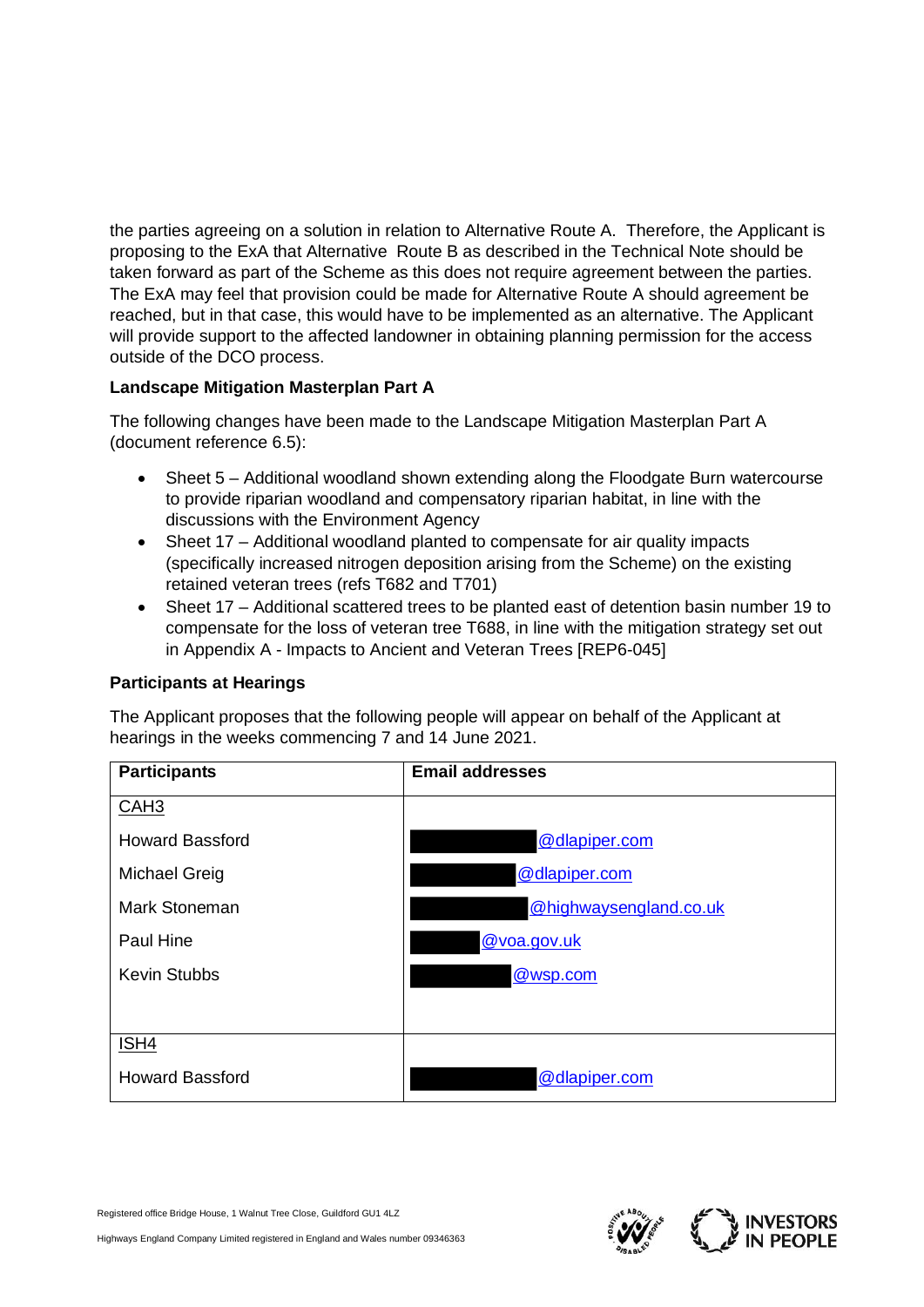

Registered office Bridge House, 1 Walnut Tree Close, Guildford GU1 4LZ